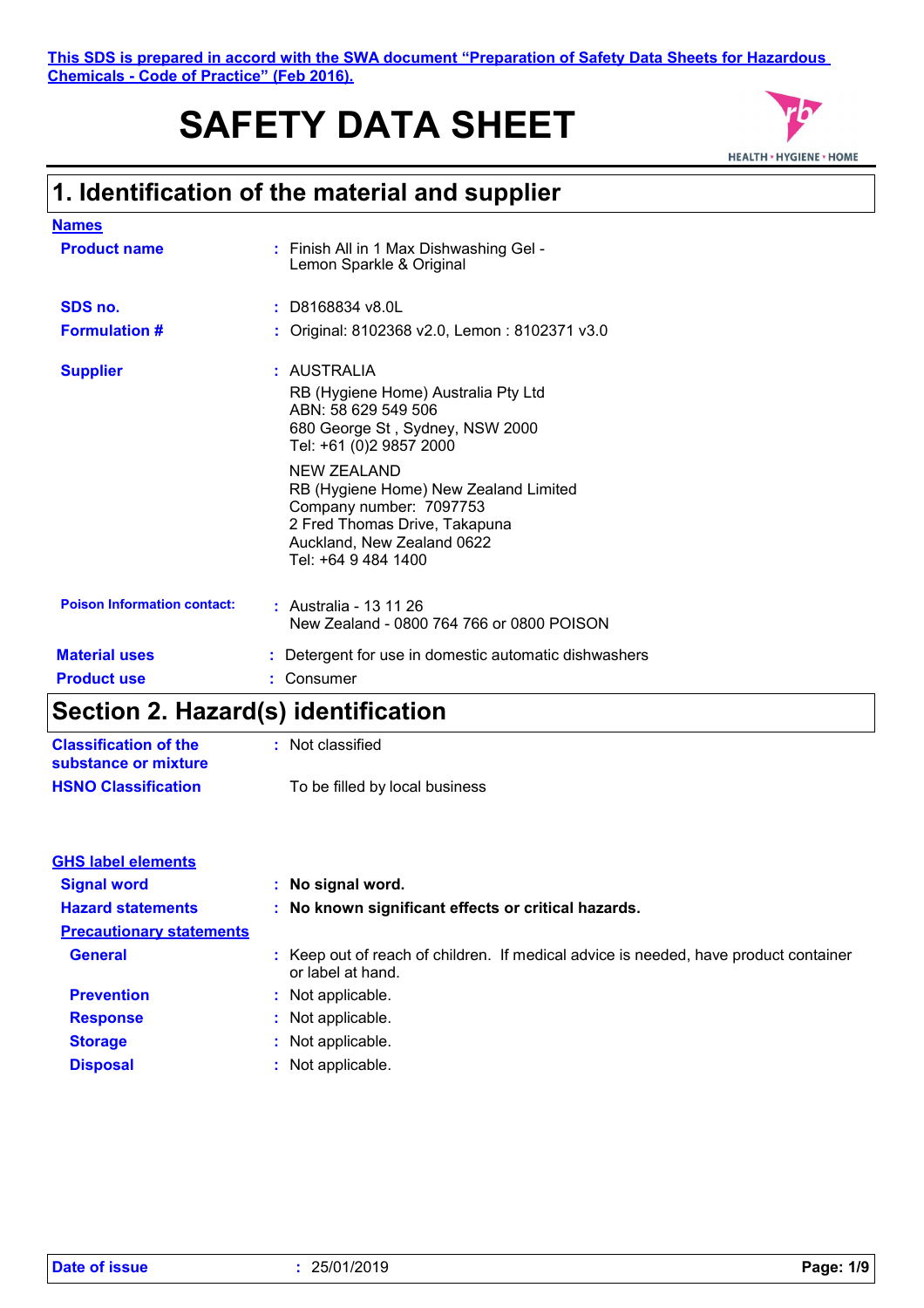## **Section 2. Hazard(s) identification**

#### **Other hazards which do not :** None known. **result in classification**

# **Section 3. Composition and ingredient information**

**Substance/mixture :**

: Mixture

| <b>Ingredient name</b> | $%$ (w/w) | <b>CAS number</b> |
|------------------------|-----------|-------------------|
| Glycerol               | ≲3        | 56-81-5           |

 **Other Non-hazardous ingredients to 100%**

**Occupational exposure limits, if available, are listed in Section 8.**

### **Section 4. First aid measures**

#### **Description of necessary first aid measures**

| <b>Eye contact</b>  | : Immediately flush eyes with plenty of water, occasionally lifting the upper and lower<br>eyelids. Check for and remove any contact lenses. Get medical attention if irritation<br>occurs.                                                                                                                                                               |
|---------------------|-----------------------------------------------------------------------------------------------------------------------------------------------------------------------------------------------------------------------------------------------------------------------------------------------------------------------------------------------------------|
| <b>Inhalation</b>   | : Remove victim to fresh air and keep at rest in a position comfortable for breathing.<br>Get medical attention if symptoms occur. In case of inhalation of decomposition<br>products in a fire, symptoms may be delayed. The exposed person may need to be<br>kept under medical surveillance for 48 hours.                                              |
| <b>Skin contact</b> | : Flush contaminated skin with plenty of water. Remove contaminated clothing and<br>shoes. Get medical attention if symptoms occur.                                                                                                                                                                                                                       |
| <b>Ingestion</b>    | : Wash out mouth with water. Remove victim to fresh air and keep at rest in a<br>position comfortable for breathing. If material has been swallowed and the exposed<br>person is conscious, give small quantities of water to drink. Do not induce vomiting<br>unless directed to do so by medical personnel. Get medical attention if symptoms<br>occur. |

#### **Most important symptoms/effects, acute and delayed**

| <b>Potential acute health effects</b> |                                                                                                                                                                          |
|---------------------------------------|--------------------------------------------------------------------------------------------------------------------------------------------------------------------------|
| <b>Eye contact</b>                    | : No known significant effects or critical hazards.                                                                                                                      |
| <b>Inhalation</b>                     | : No known significant effects or critical hazards.                                                                                                                      |
| <b>Skin contact</b>                   | : No known significant effects or critical hazards.                                                                                                                      |
| <b>Ingestion</b>                      | : No known significant effects or critical hazards.                                                                                                                      |
| <b>Over-exposure signs/symptoms</b>   |                                                                                                                                                                          |
| Eye contact                           | : No specific data.                                                                                                                                                      |
| <b>Inhalation</b>                     | : No specific data.                                                                                                                                                      |
| <b>Skin contact</b>                   | : No specific data.                                                                                                                                                      |
| <b>Ingestion</b>                      | : No specific data.                                                                                                                                                      |
|                                       | Indication of immediate medical attention and special treatment needed, if necessary                                                                                     |
| <b>Notes to physician</b>             | : In case of inhalation of decomposition products in a fire, symptoms may be delayed.<br>The exposed person may need to be kept under medical surveillance for 48 hours. |
| <b>Specific treatments</b>            | : No specific treatment.                                                                                                                                                 |
| <b>Protection of first-aiders</b>     | : No action shall be taken involving any personal risk or without suitable training.                                                                                     |

#### **See toxicological information (Section 11)**

| Date of issue | 25/01/2019 | Page: 2/9 |
|---------------|------------|-----------|
|---------------|------------|-----------|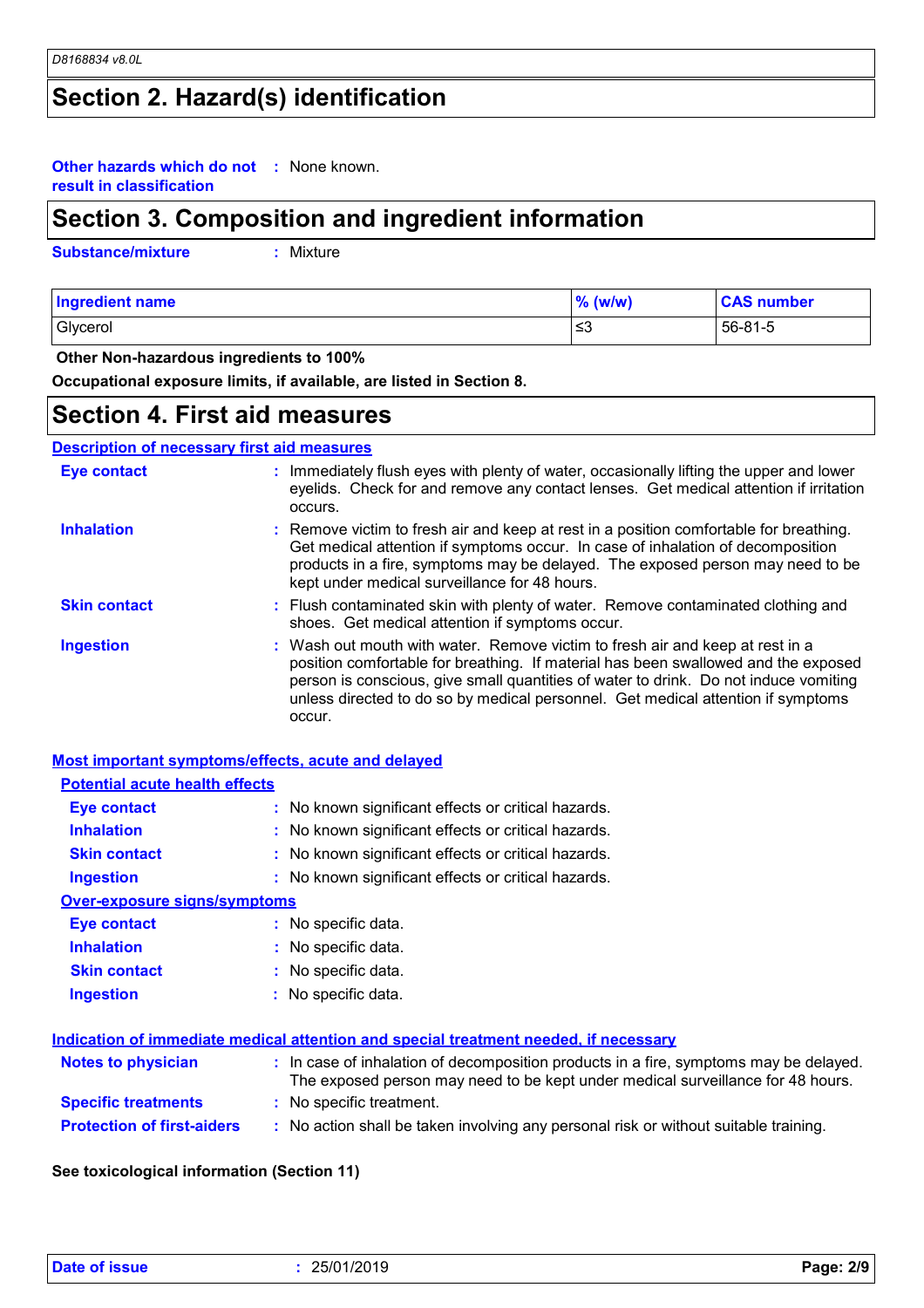# **Section 5. Firefighting measures**

| <b>Extinguishing media</b>                               |                                                                                                                                                                                                     |
|----------------------------------------------------------|-----------------------------------------------------------------------------------------------------------------------------------------------------------------------------------------------------|
| <b>Suitable extinguishing</b><br>media                   | : Use an extinguishing agent suitable for the surrounding fire.                                                                                                                                     |
| <b>Unsuitable extinguishing</b><br>media                 | : None known.                                                                                                                                                                                       |
| <b>Specific hazards arising</b><br>from the chemical     | : In a fire, hazardous decomposition products may be produced.                                                                                                                                      |
| <b>Hazardous thermal</b><br>decomposition products       | : Decomposition products may include the following materials:<br>carbon dioxide<br>carbon monoxide<br>nitrogen oxides<br>phosphorus oxides<br>metal oxide/oxides                                    |
| <b>Special protective actions</b><br>for fire-fighters   | : Promptly isolate the scene by removing all persons from the vicinity of the incident if<br>there is a fire. No action shall be taken involving any personal risk or without<br>suitable training. |
| <b>Special protective</b><br>equipment for fire-fighters | : Fire-fighters should wear appropriate protective equipment and self-contained<br>breathing apparatus (SCBA) with a full face-piece operated in positive pressure<br>mode.                         |
| <b>Hazchem code</b>                                      |                                                                                                                                                                                                     |

# **Section 6. Accidental release measures**

#### **Personal precautions, protective equipment and emergency procedures**

| For non-emergency<br>personnel                              | : No action shall be taken involving any personal risk or without suitable training.<br>Evacuate surrounding areas. Keep unnecessary and unprotected personnel from<br>entering. Do not touch or walk through spilt material. Put on appropriate personal<br>protective equipment.                                                                                                                                                                                                                                      |
|-------------------------------------------------------------|-------------------------------------------------------------------------------------------------------------------------------------------------------------------------------------------------------------------------------------------------------------------------------------------------------------------------------------------------------------------------------------------------------------------------------------------------------------------------------------------------------------------------|
|                                                             | <b>For emergency responders</b> : If specialised clothing is required to deal with the spillage, take note of any<br>information in Section 8 on suitable and unsuitable materials. See also the<br>information in "For non-emergency personnel".                                                                                                                                                                                                                                                                       |
| <b>Environmental precautions</b>                            | : Avoid dispersal of spilt material and runoff and contact with soil, waterways, drains<br>and sewers. Inform the relevant authorities if the product has caused environmental<br>pollution (sewers, waterways, soil or air).                                                                                                                                                                                                                                                                                           |
| <b>Methods and material for containment and cleaning up</b> |                                                                                                                                                                                                                                                                                                                                                                                                                                                                                                                         |
| <b>Small spill</b>                                          | : Stop leak if without risk. Move containers from spill area. Dilute with water and mop<br>up if water-soluble. Alternatively, or if water-insoluble, absorb with an inert dry<br>material and place in an appropriate waste disposal container. Dispose of via a<br>licensed waste disposal contractor.                                                                                                                                                                                                                |
| <b>Large spill</b>                                          | : Stop leak if without risk. Move containers from spill area. Prevent entry into sewers,<br>water courses, basements or confined areas. Wash spillages into an effluent<br>treatment plant or proceed as follows. Contain and collect spillage with non-<br>combustible, absorbent material e.g. sand, earth, vermiculite or diatomaceous earth<br>and place in container for disposal according to local regulations (see Section 13).<br>Dispose of via a licensed waste disposal contractor. Note: see Section 1 for |

emergency contact information and Section 13 for waste disposal.

**See Section 1 for emergency contact information.**

**See Section 8 for information on appropriate personal protective equipment.**

**See Section 13 for additional waste treatment information.**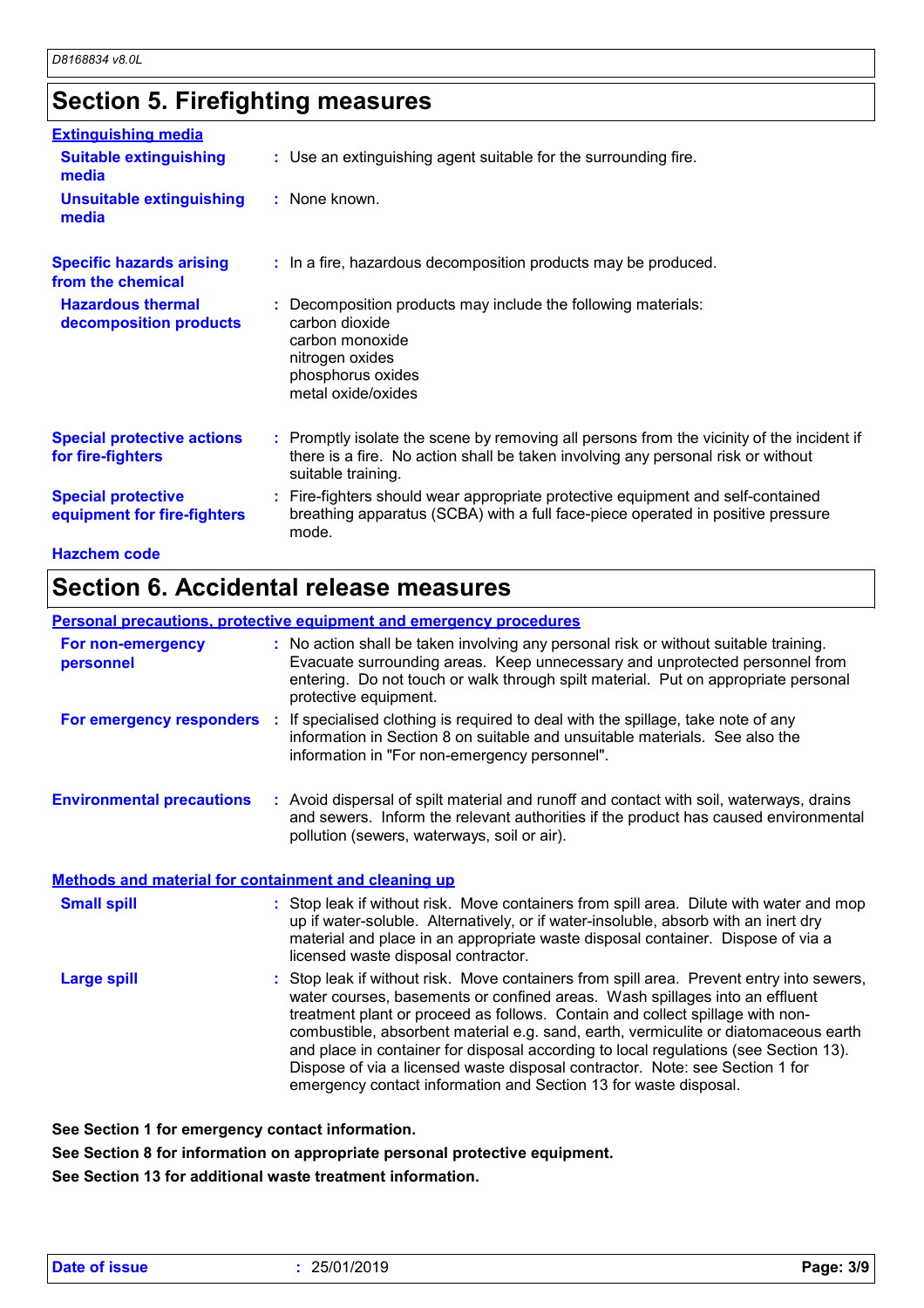# **Section 7. Handling and storage**

| <b>Precautions for safe handling</b>                                             |                                                                                                                                                                                                                                                                                                                                                                                                                                                                                                                                                                                                    |
|----------------------------------------------------------------------------------|----------------------------------------------------------------------------------------------------------------------------------------------------------------------------------------------------------------------------------------------------------------------------------------------------------------------------------------------------------------------------------------------------------------------------------------------------------------------------------------------------------------------------------------------------------------------------------------------------|
| <b>Protective measures</b>                                                       | : Put on appropriate personal protective equipment (see Section 8).                                                                                                                                                                                                                                                                                                                                                                                                                                                                                                                                |
| <b>Advice on general</b><br>occupational hygiene                                 | : Eating, drinking and smoking should be prohibited in areas where this material is<br>handled, stored and processed. Workers should wash hands and face before<br>eating, drinking and smoking. Remove contaminated clothing and protective<br>equipment before entering eating areas. See also Section 8 for additional<br>information on hygiene measures.                                                                                                                                                                                                                                      |
| <b>Conditions for safe storage,</b><br>including any<br><b>incompatibilities</b> | : Do not store above the following temperature: $50^{\circ}$ C (122 $^{\circ}$ F). Store in accordance<br>with local regulations. Store in original container protected from direct sunlight in a<br>dry, cool and well-ventilated area, away from incompatible materials (see Section 10)<br>and food and drink. Keep container tightly closed and sealed until ready for use.<br>Containers that have been opened must be carefully resealed and kept upright to<br>prevent leakage. Do not store in unlabelled containers. Use appropriate<br>containment to avoid environmental contamination. |
| Do not store above the<br>following temperature                                  | : 50 °C                                                                                                                                                                                                                                                                                                                                                                                                                                                                                                                                                                                            |

## **Section 8. Exposure controls and personal protection**

#### **Control parameters**

### **Australia**

#### **Occupational exposure limits**

| <b>Ingredient name</b> | <b>Exposure limits</b>                                                         |
|------------------------|--------------------------------------------------------------------------------|
| Glycerol               | Safe Work Australia (Australia, 1/2014).<br>TWA: 10 mg/m <sup>3</sup> 8 hours. |

#### **New Zealand**

| <b>Ingredient name</b> | <b>Exposure limits</b>                                                                                                                                        |
|------------------------|---------------------------------------------------------------------------------------------------------------------------------------------------------------|
| glycerol               | NZ OSH (New Zealand, 2/2013).<br>WES-TWA: 10 mg/m <sup>3</sup> 8 hours. Form: Mist and Inspirable<br>dust containing no asbestos and less than 1% free silica |
| I subtilisin           | NZ OSH (New Zealand, 2/2013). Skin sensitiser.<br>WES-Ceiling: 0.00006 mg/m <sup>3</sup> , (measured as 100% pure<br>crystalline enzyme)                      |

| <b>Appropriate engineering</b>                   | : Good general ventilation should be sufficient to control worker exposure to airborne                                                                                                                                                                                                                                          |
|--------------------------------------------------|---------------------------------------------------------------------------------------------------------------------------------------------------------------------------------------------------------------------------------------------------------------------------------------------------------------------------------|
| <b>controls</b>                                  | contaminants.                                                                                                                                                                                                                                                                                                                   |
| <b>Environmental exposure</b><br><b>controls</b> | : Emissions from ventilation or work process equipment should be checked to ensure<br>they comply with the requirements of environmental protection legislation. In some<br>cases, fume scrubbers, filters or engineering modifications to the process<br>equipment will be necessary to reduce emissions to acceptable levels. |

| <b>Individual protection measures</b> |                                                                                                                                                                                                                                                                                                                                                                                                   |
|---------------------------------------|---------------------------------------------------------------------------------------------------------------------------------------------------------------------------------------------------------------------------------------------------------------------------------------------------------------------------------------------------------------------------------------------------|
| <b>Hygiene measures</b>               | : Wash hands, forearms and face thoroughly after handling chemical products, before<br>eating, smoking and using the lavatory and at the end of the working period.<br>Appropriate techniques should be used to remove potentially contaminated clothing.<br>Wash contaminated clothing before reusing. Ensure that eyewash stations and<br>safety showers are close to the workstation location. |
| <b>Eye/face protection</b>            | : Safety eyewear complying with an approved standard should be used when a risk<br>assessment indicates this is necessary to avoid exposure to liquid splashes, mists,<br>gases or dusts. If contact is possible, the following protection should be worn,<br>unless the assessment indicates a higher degree of protection: safety glasses with<br>side-shields.                                 |
| <b>Skin protection</b>                |                                                                                                                                                                                                                                                                                                                                                                                                   |

**Date of issue :** 25/01/2019 **Page: 4/9**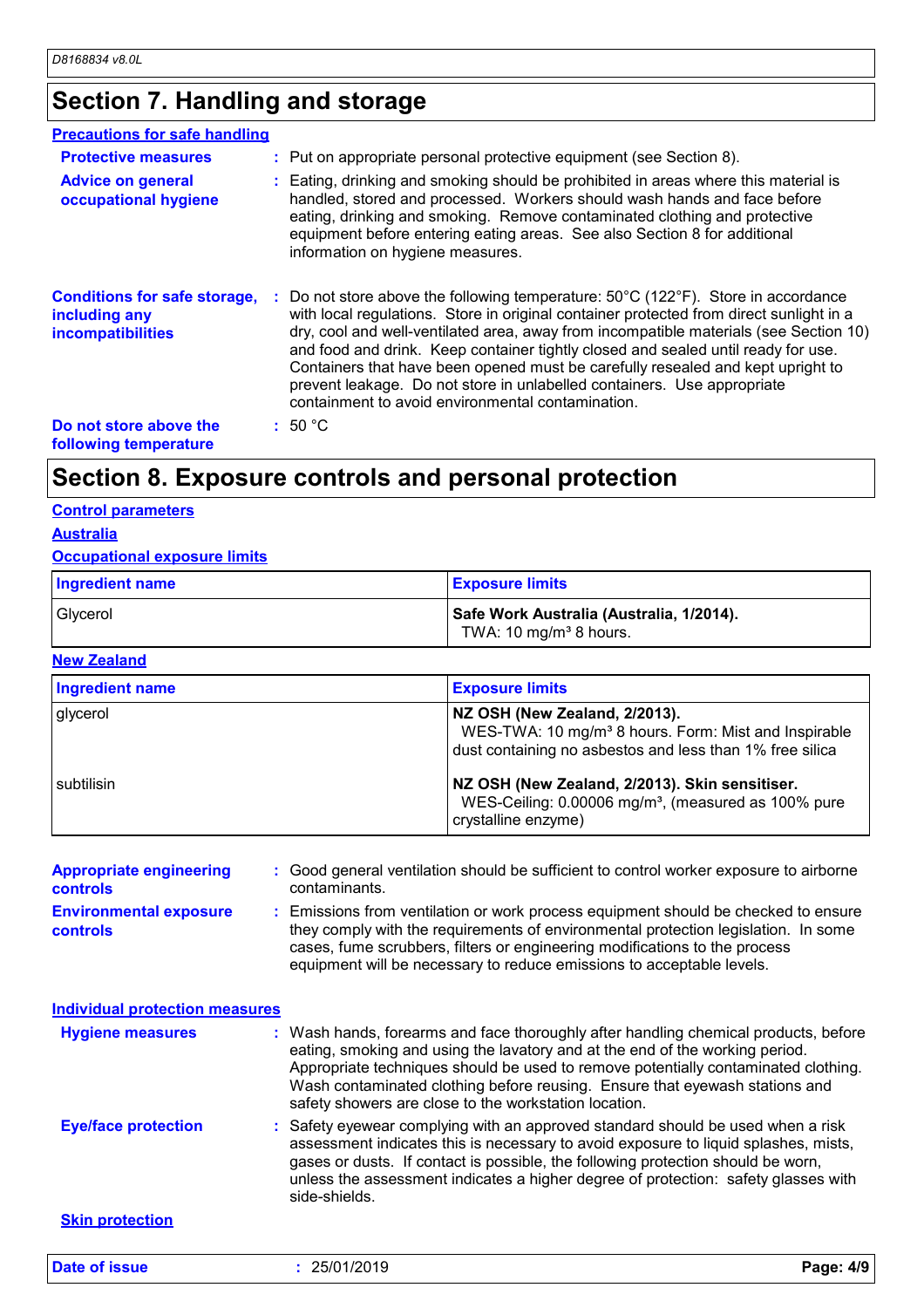# **Section 8. Exposure controls and personal protection**

| <b>Hand protection</b>        | : Chemical-resistant, impervious gloves complying with an approved standard should<br>be worn at all times when handling chemical products if a risk assessment indicates<br>this is necessary.                                                                                   |
|-------------------------------|-----------------------------------------------------------------------------------------------------------------------------------------------------------------------------------------------------------------------------------------------------------------------------------|
| <b>Body protection</b>        | : Personal protective equipment for the body should be selected based on the task<br>being performed and the risks involved and should be approved by a specialist<br>before handling this product.                                                                               |
| <b>Other skin protection</b>  | : Appropriate footwear and any additional skin protection measures should be<br>selected based on the task being performed and the risks involved and should be<br>approved by a specialist before handling this product.                                                         |
| <b>Respiratory protection</b> | Based on the hazard and potential for exposure, select a respirator that meets the<br>appropriate standard or certification. Respirators must be used according to a<br>respiratory protection program to ensure proper fitting, training, and other important<br>aspects of use. |

# **Section 9. Physical and chemical properties**

| <b>Appearance</b>                                 |                                                                            |
|---------------------------------------------------|----------------------------------------------------------------------------|
| <b>Physical state</b>                             | : Liquid. [Viscous liquid.]                                                |
| <b>Colour</b>                                     | : Blue, Yellow.                                                            |
| <b>Odour</b>                                      | $:$ Fragrant.                                                              |
| <b>Odour threshold</b>                            | $:$ Not available.                                                         |
| pH                                                | : 8.5 to 9.5 [Conc. (% w/w): 100%]                                         |
| <b>Melting point</b>                              | : Not available.                                                           |
| <b>Boiling point</b>                              | : Not available.                                                           |
| <b>Flash point</b>                                | : Closed cup: $>100^{\circ}$ C ( $>212^{\circ}$ F)                         |
| <b>Evaporation rate</b>                           | : Not available.                                                           |
| <b>Flammability (solid, gas)</b>                  | : Not available.                                                           |
| Lower and upper explosive<br>(flammable) limits   | : Not available.                                                           |
| <b>Vapour pressure</b>                            | : Not available.                                                           |
| <b>Vapour density</b>                             | : Not available.                                                           |
| <b>Relative density</b>                           | $: 1.14$ to 1.2                                                            |
| <b>Solubility</b>                                 | : Easily soluble in the following materials: cold water and hot water.     |
| <b>Solubility in water</b>                        | : Not available.                                                           |
| <b>Partition coefficient: n-</b><br>octanol/water | : Not available.                                                           |
| <b>Auto-ignition temperature</b>                  | : Not available.                                                           |
| <b>Decomposition temperature</b>                  | : Not available.                                                           |
| <b>Viscosity</b>                                  | : Dynamic (room temperature): 2000 to 4000 mPa $\cdot$ s (2000 to 4000 cP) |
| Flow time (ISO 2431)                              | : Not available.                                                           |

# **Section 10. Stability and reactivity**

| <b>Date of issue</b>                         | Page: 5/9<br>25/01/2019                                                                      |
|----------------------------------------------|----------------------------------------------------------------------------------------------|
| <b>Incompatible materials</b>                | : No specific data.                                                                          |
| <b>Conditions to avoid</b>                   | : No specific data.                                                                          |
| <b>Possibility of hazardous</b><br>reactions | : Under normal conditions of storage and use, hazardous reactions will not occur.            |
| <b>Chemical stability</b>                    | : The product is stable.                                                                     |
| <b>Reactivity</b>                            | : No specific test data related to reactivity available for this product or its ingredients. |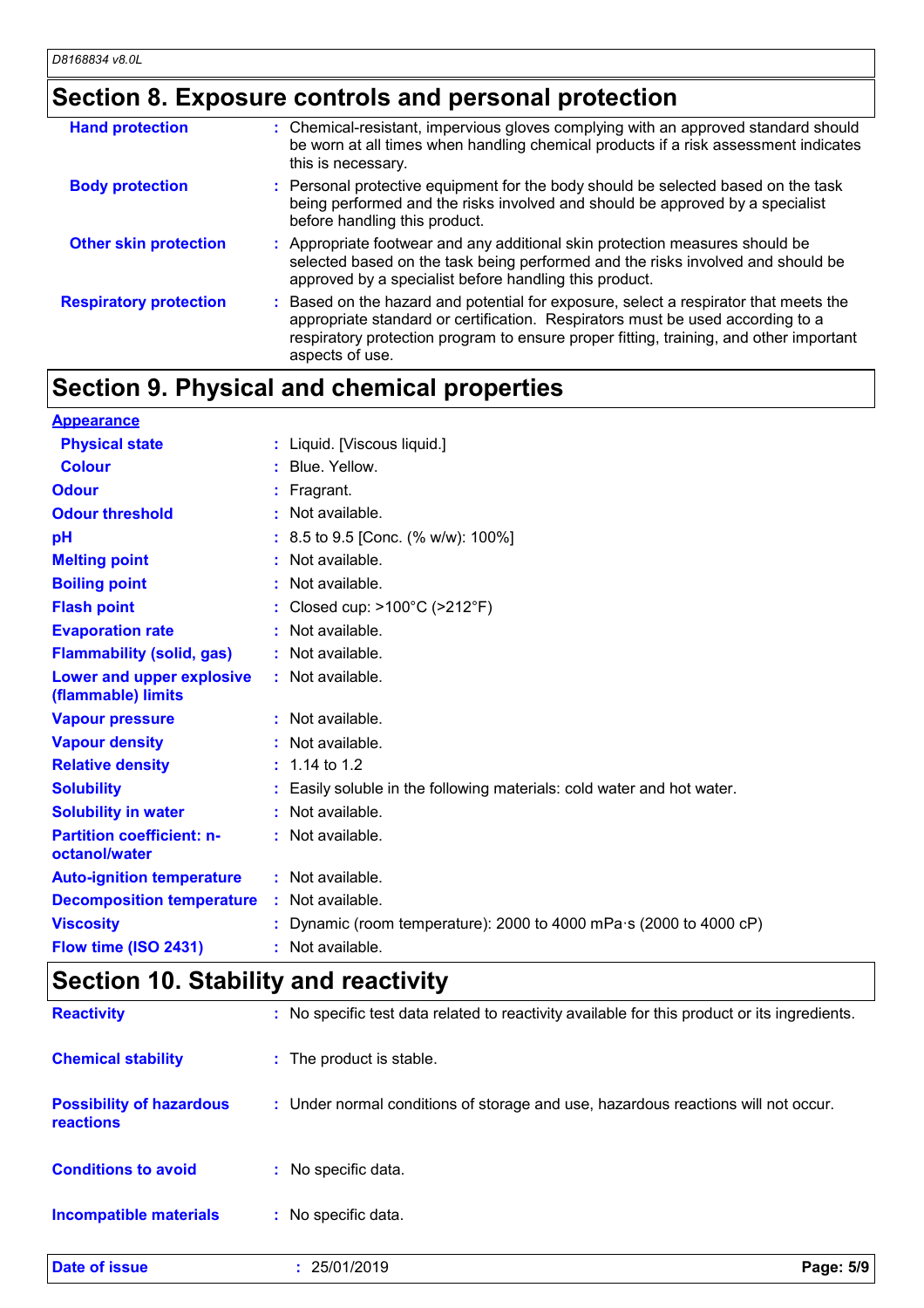# **Section 10. Stability and reactivity**

**Hazardous decomposition products**

Under normal conditions of storage and use, hazardous decomposition products **:** should not be produced.

## **Section 11. Toxicological information**

### **Information on toxicological effects**

#### **Acute toxicity**

| <b>Product/ingredient name</b>                                                                                          | <b>Result</b>                                                                                                                                                                                                   | <b>Species</b> | <b>Dose</b> | <b>Exposure</b> |
|-------------------------------------------------------------------------------------------------------------------------|-----------------------------------------------------------------------------------------------------------------------------------------------------------------------------------------------------------------|----------------|-------------|-----------------|
| Glycerol                                                                                                                | LD50 Oral                                                                                                                                                                                                       | Rat            | 12600 mg/kg | $\blacksquare$  |
| <b>Conclusion/Summary</b><br><b>Irritation/Corrosion</b><br>Not available.                                              | : Based on available data, the classification criteria are not met.                                                                                                                                             |                |             |                 |
| <b>Conclusion/Summary</b><br><b>Skin</b><br><b>Eyes</b><br><b>Respiratory</b><br><b>Sensitisation</b><br>Not available. | : Based on available data, the classification criteria are not met.<br>Based on available data, the classification criteria are not met.<br>: Based on available data, the classification criteria are not met. |                |             |                 |
| <b>Conclusion/Summary</b><br><b>Skin</b><br><b>Respiratory</b><br><b>Mutagenicity</b><br>Not available.                 | : May produce an allergic reaction.<br>: Based on available data, the classification criteria are not met.                                                                                                      |                |             |                 |
| <b>Conclusion/Summary</b><br><b>Carcinogenicity</b><br>Not available.                                                   | : Based on available data, the classification criteria are not met.                                                                                                                                             |                |             |                 |
| <b>Conclusion/Summary</b><br><b>Reproductive toxicity</b><br>Not available.                                             | : Based on available data, the classification criteria are not met.                                                                                                                                             |                |             |                 |
| <b>Conclusion/Summary</b><br><b>Teratogenicity</b><br>Not available.                                                    | : Based on available data, the classification criteria are not met.                                                                                                                                             |                |             |                 |
| <b>Conclusion/Summary</b><br>Specific target organ toxicity (single exposure)<br>Not available.                         | : Based on available data, the classification criteria are not met.                                                                                                                                             |                |             |                 |
| <b>Specific target organ toxicity (repeated exposure)</b><br>Not available.                                             |                                                                                                                                                                                                                 |                |             |                 |
| <b>Aspiration hazard</b><br>Not available.                                                                              |                                                                                                                                                                                                                 |                |             |                 |
| <b>Information on likely routes</b><br>of exposure<br><b>Potential acute health effects</b>                             | : Not available.                                                                                                                                                                                                |                |             |                 |
| <b>Eye contact</b>                                                                                                      | : No known significant effects or critical hazards.                                                                                                                                                             |                |             |                 |
| <b>Inhalation</b>                                                                                                       | No known significant effects or critical hazards.                                                                                                                                                               |                |             |                 |
| <b>Skin contact</b>                                                                                                     | No known significant effects or critical hazards.                                                                                                                                                               |                |             |                 |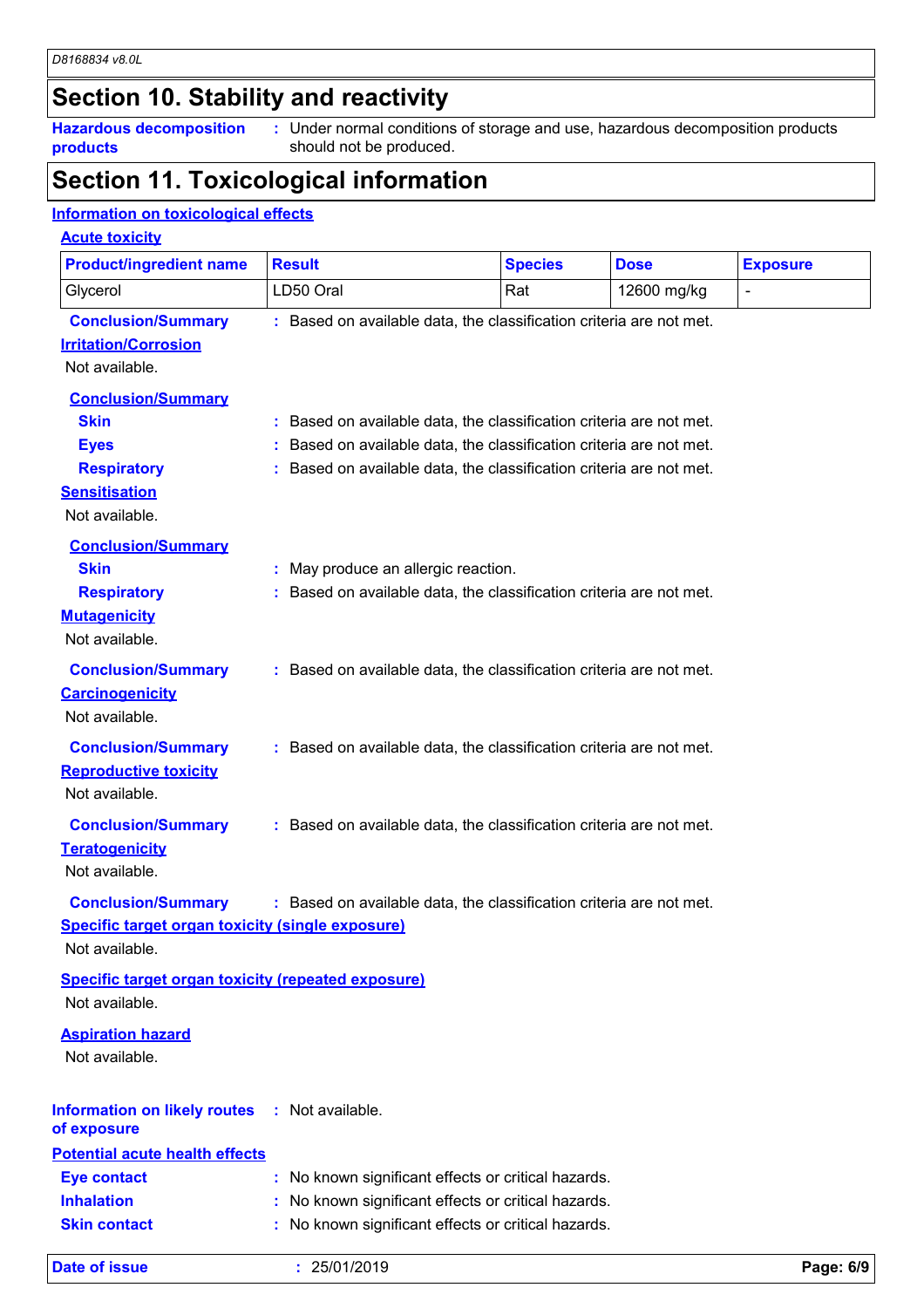## **Section 11. Toxicological information**

**Ingestion :** No known significant effects or critical hazards.

#### **Symptoms related to the physical, chemical and toxicological characteristics**

| <b>Eye contact</b>  | : No specific data. |
|---------------------|---------------------|
| <b>Inhalation</b>   | : No specific data. |
| <b>Skin contact</b> | : No specific data. |
| <b>Ingestion</b>    | : No specific data. |

#### **Delayed and immediate effects as well as chronic effects from short and long-term exposure**

| <b>Short term exposure</b>                        |                                                                     |
|---------------------------------------------------|---------------------------------------------------------------------|
| <b>Potential immediate</b><br><b>effects</b>      | $:$ Not available.                                                  |
| <b>Potential delayed effects : Not available.</b> |                                                                     |
| <b>Long term exposure</b>                         |                                                                     |
| <b>Potential immediate</b><br><b>effects</b>      | $:$ Not available.                                                  |
| <b>Potential delayed effects : Not available.</b> |                                                                     |
| <b>Potential chronic health effects</b>           |                                                                     |
| Not available.                                    |                                                                     |
| <b>Conclusion/Summary</b>                         | : Based on available data, the classification criteria are not met. |
| <b>General</b>                                    | : No known significant effects or critical hazards.                 |
| <b>Carcinogenicity</b>                            | : No known significant effects or critical hazards.                 |
| <b>Mutagenicity</b>                               | : No known significant effects or critical hazards.                 |
| <b>Teratogenicity</b>                             | : No known significant effects or critical hazards.                 |
| <b>Developmental effects</b>                      | : No known significant effects or critical hazards.                 |
| <b>Fertility effects</b>                          | : No known significant effects or critical hazards.                 |

#### **Numerical measures of toxicity**

#### **Acute toxicity estimates**

| <b>Route</b> | <b>ATE value</b> |
|--------------|------------------|
| Oral         | 21707 mg/kg      |

### **Section 12. Ecological information**

#### **Toxicity**

| <b>Product/ingredient name</b> | <b>Result</b>                     | <b>Species</b> | <b>Exposure</b> |
|--------------------------------|-----------------------------------|----------------|-----------------|
| Glycerol                       | Acute LC50 10000 mg/l Fresh water | Daphnia        | 24 hours        |
|                                | Acute LC50 5000 mg/l Fresh water  | Fish           | 24 hours        |

**Conclusion/Summary :** Based on available data, the classification criteria are not met.

#### **Persistence and degradability**

| <b>Product/ingredient name</b> | Test                                                                     | <b>Result</b>  | <b>Dose</b> | <b>Inoculum</b> |
|--------------------------------|--------------------------------------------------------------------------|----------------|-------------|-----------------|
| Glycerol                       | OECD 301D<br>Ready<br>Biodegradability -<br><b>Closed Bottle</b><br>Test | 92 % - 30 days |             |                 |

| Date of issue | 25/01/2019 | Page: 7/9 |
|---------------|------------|-----------|
|---------------|------------|-----------|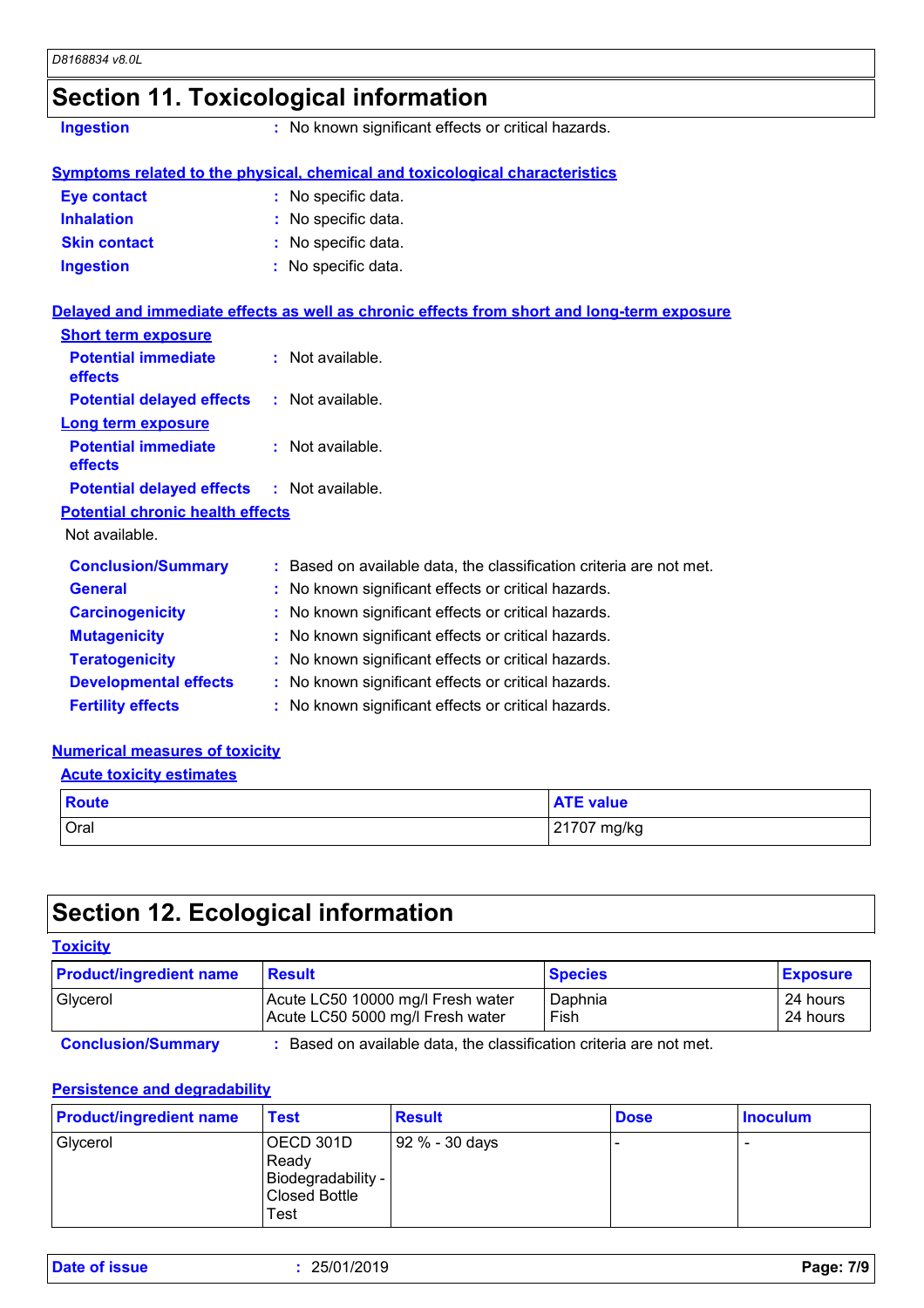# **Section 12. Ecological information**

| <b>Conclusion/Summary</b>      | : The surfactant(s) contained in this preparation complies (comply) with the<br>biodegradability criteria as laid down in Regulation (EC) No.648/2004 on detergents.<br>Data to support this assertion are held at the disposal of the competent authorities<br>of the Member States and will be made available to them, at their direct request or<br>at the request of a detergent manufacturer. |                   |                         |  |  |
|--------------------------------|----------------------------------------------------------------------------------------------------------------------------------------------------------------------------------------------------------------------------------------------------------------------------------------------------------------------------------------------------------------------------------------------------|-------------------|-------------------------|--|--|
| <b>Product/ingredient name</b> | <b>Aquatic half-life</b>                                                                                                                                                                                                                                                                                                                                                                           | <b>Photolysis</b> | <b>Biodegradability</b> |  |  |
| Glycerol                       |                                                                                                                                                                                                                                                                                                                                                                                                    |                   | Readily                 |  |  |

#### **Bioaccumulative potential**

| <b>Product/ingredient name</b> | $LogP_{ow}$ | <b>BCF</b> | <b>Potential</b> |
|--------------------------------|-------------|------------|------------------|
| Glycerol                       | i.76        |            | low              |

#### **Mobility in soil**

| <b>Soil/water partition</b> | $:$ Not available. |
|-----------------------------|--------------------|
| <b>coefficient (Koc)</b>    |                    |

**Other adverse effects** : No known significant effects or critical hazards.

### **Section 13. Disposal considerations**

| <b>Disposal methods</b> | : The generation of waste should be avoided or minimised wherever possible.<br>Disposal of this product, solutions and any by-products should at all times comply<br>with the requirements of environmental protection and waste disposal legislation<br>and any regional local authority requirements. Dispose of surplus and non-<br>recyclable products via a licensed waste disposal contractor. Waste should not be<br>disposed of untreated to the sewer unless fully compliant with the requirements of<br>all authorities with jurisdiction. Waste packaging should be recycled. Incineration or<br>landfill should only be considered when recycling is not feasible. This material and<br>its container must be disposed of in a safe way. Empty containers or liners may<br>retain some product residues. Avoid dispersal of spilt material and runoff and |
|-------------------------|-----------------------------------------------------------------------------------------------------------------------------------------------------------------------------------------------------------------------------------------------------------------------------------------------------------------------------------------------------------------------------------------------------------------------------------------------------------------------------------------------------------------------------------------------------------------------------------------------------------------------------------------------------------------------------------------------------------------------------------------------------------------------------------------------------------------------------------------------------------------------|
|                         | contact with soil, waterways, drains and sewers.                                                                                                                                                                                                                                                                                                                                                                                                                                                                                                                                                                                                                                                                                                                                                                                                                      |

### **14. Transport information**

| <b>Regulation</b> |                   | <b>UN number Proper shipping name</b> | <b>Classes</b>    | PG* | <b>Label</b> | <b>Additional information</b> |
|-------------------|-------------------|---------------------------------------|-------------------|-----|--------------|-------------------------------|
| <b>ADG</b>        | Not<br>Regulated. | Not applicable.                       | Not<br>available. |     |              |                               |
| <b>IMDG</b>       | Not<br>Regulated. | Not applicable.                       | Not<br>available. |     |              |                               |
| <b>IATA</b>       | Not<br>Regulated. | Not applicable.                       | Not<br>available. |     |              |                               |

PG\* : Packing group

**Special precautions for user Transport within user's premises:** always transport in closed containers that are **:** upright and secure. Ensure that persons transporting the product know what to do in the event of an accident or spillage.